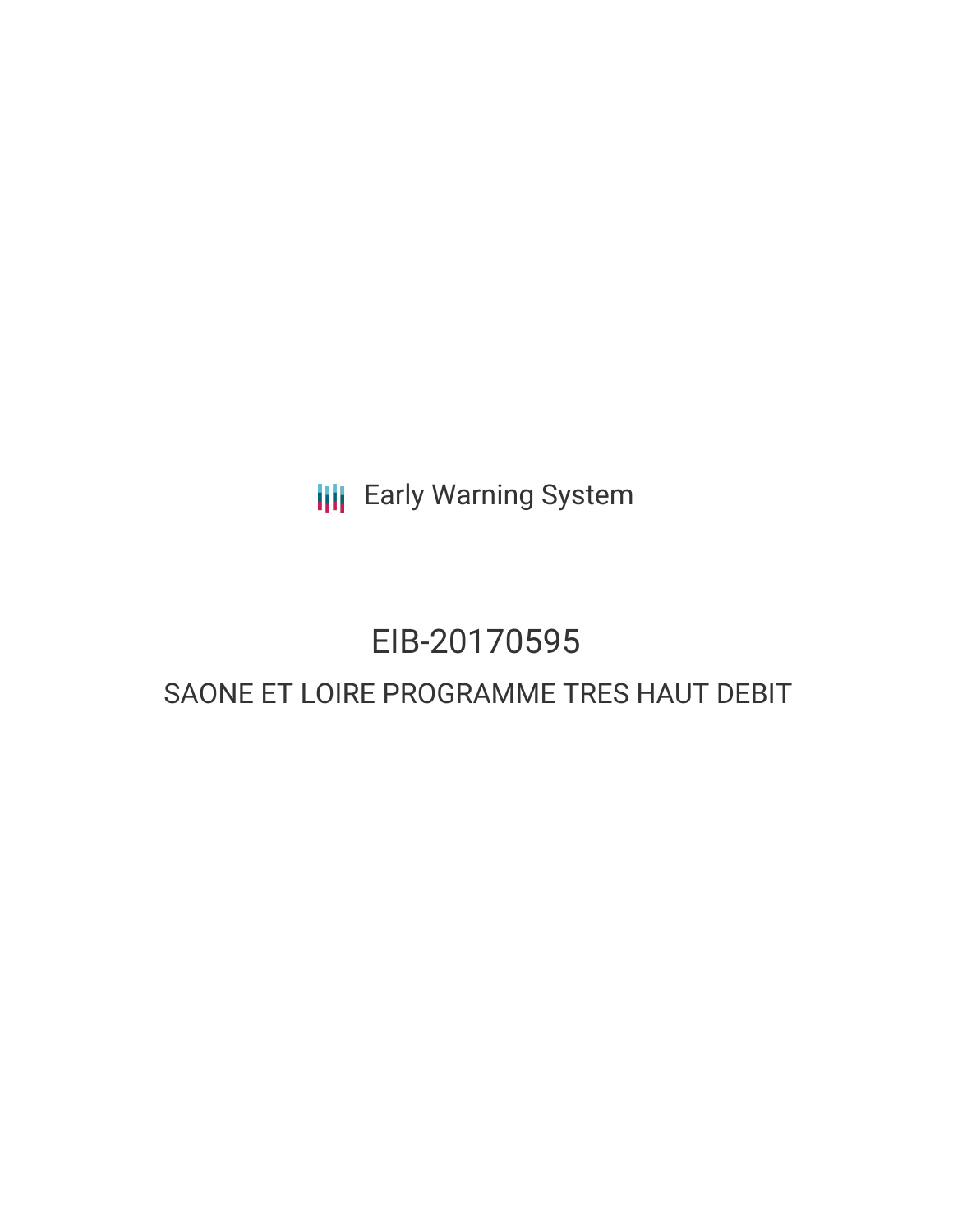### **Quick Facts**

| <b>Countries</b>               | France                         |
|--------------------------------|--------------------------------|
| <b>Specific Location</b>       | Saône-et-Loire                 |
| <b>Financial Institutions</b>  | European Investment Bank (EIB) |
| <b>Status</b>                  | Proposed                       |
| <b>Bank Risk Rating</b>        | U                              |
| <b>Borrower</b>                | DEPARTEMENT DE SAONE-ET-LOIRE  |
| <b>Sectors</b>                 | Communications, Construction   |
| <b>Investment Type(s)</b>      | Loan                           |
| <b>Investment Amount (USD)</b> | \$75.10 million                |
| <b>Project Cost (USD)</b>      | \$153.67 million               |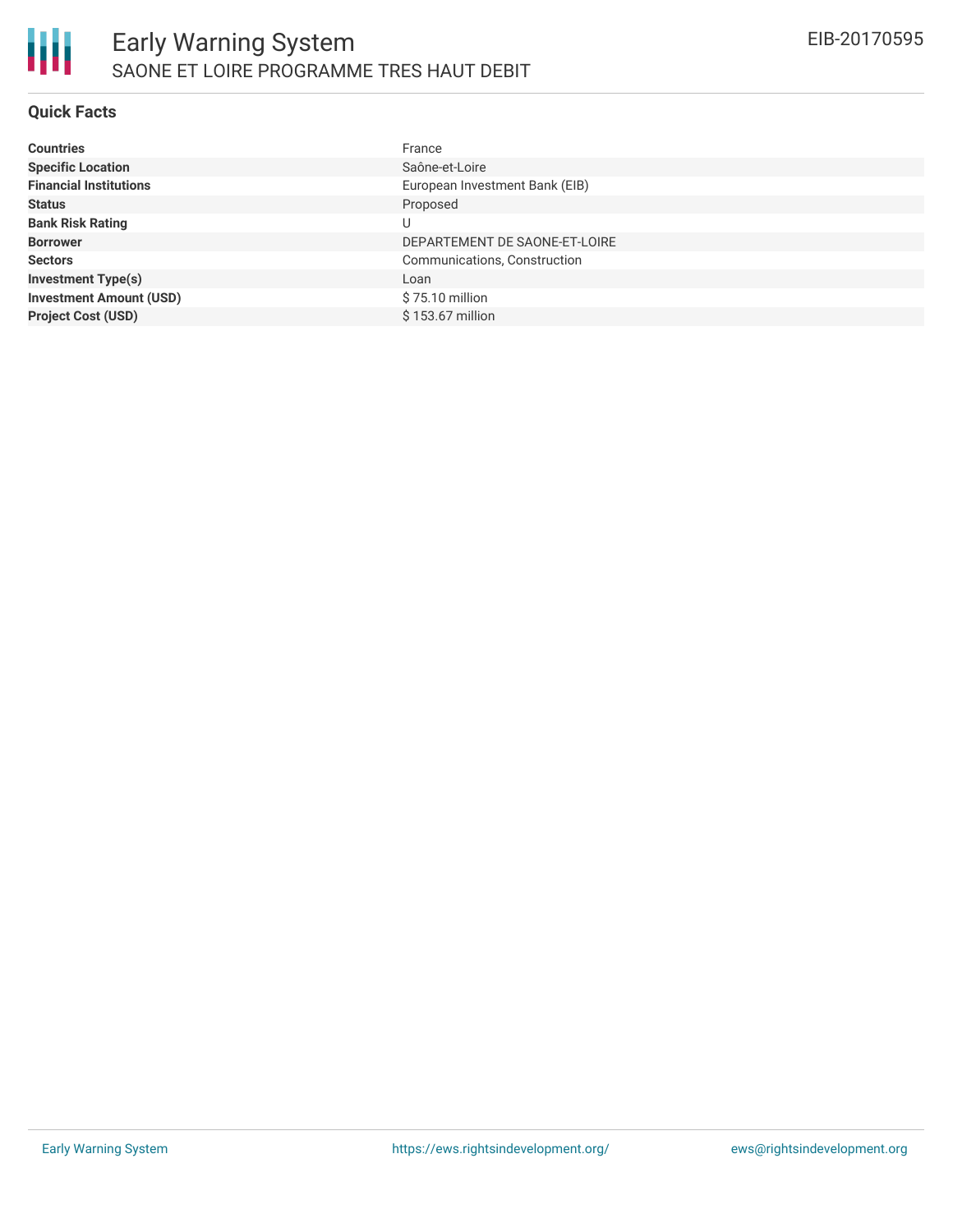

### **Project Description**

This project provides financing for the design and roll-out of a publicly owned passive fibre broadband network in Saône-et-Loire, which is intended to cover up to 102,000 residential and professional premises.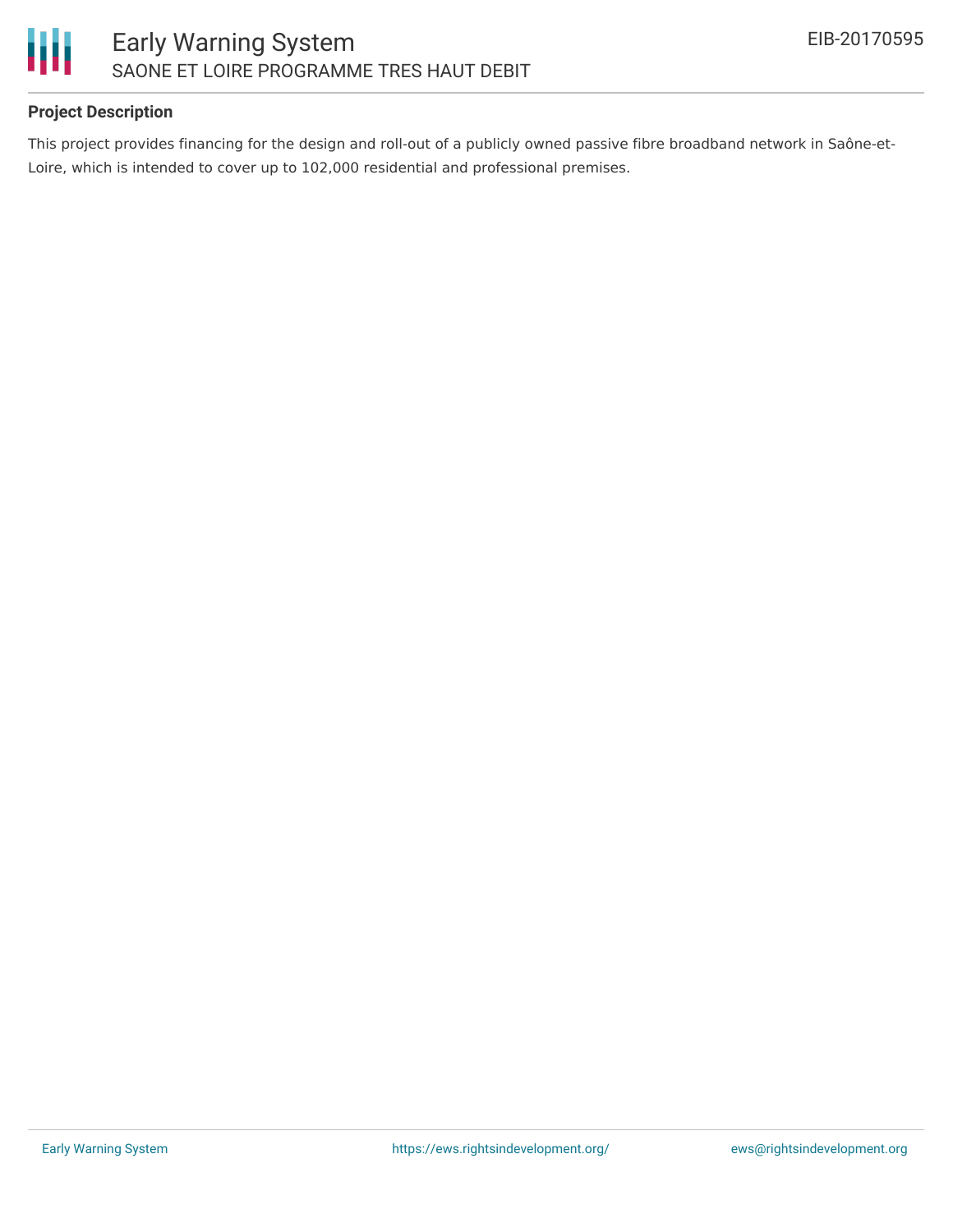# 朋

### **Investment Description**

European Investment Bank (EIB)